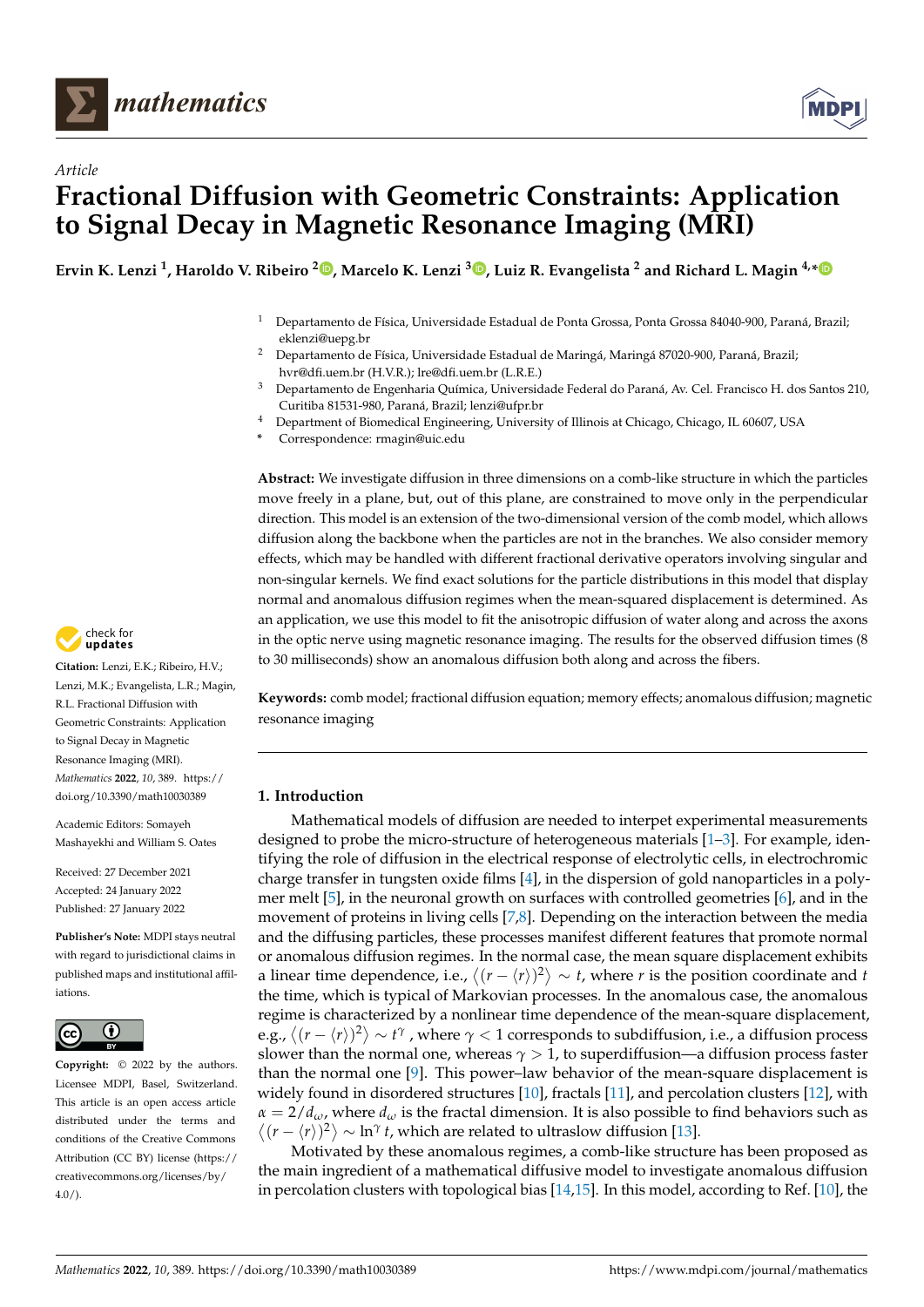branches of the comb structure play the same role as the dangling ends of the percolation cluster; the backbone of the comb is analogous to the quasilinear structure of the backbone of the cluster. This model describes a diffusive process on a comb-like structure consisting of a "backbone" (a single infinite line in the *x*-direction) and "branches" (parallel lines in the *y*-direction that intersect the *x*-axis). Here the comb model provides a simplified description of the fractal geometry of percolation clusters, where the backbone represents the large bond and the branches are the remaining bonds or "dangling ends" of percolation clusters. It retains the essential properties of diffusion on fractals, with the advantage of providing exact results for such complicated systems such as spiny dendrites (see, for example, the Refs. [\[16](#page-10-2)[,17\]](#page-10-3)). Moreover, random walks on comb-like structures establish the sojourn times of walkers in the teeth as the underlying mechanism of anomalous diffusion in the backbone.

These features can be observed in biological tissues using magnetic resonance imaging (MRI). The MRI scanner is a device capable of forming both images and spectra from a sample via the application of strong magnetic fields, RF pulses, and gradients, to display the internal structure and composition of the human body [\[18\]](#page-10-4). MRI offers various tools that encode water mobility in terms of the magnetic resonance signal and the decay or the relaxation of its diffusion components [\[19\]](#page-10-5). Diffusion MRI is used to analyze the complexity the complexity of the orthotropic biological tissues, such as skeletal muscle, tendons, ligaments, and the optic nerve, at the mesoscale. In terms of diffusion, the Bloch–Torrey equation was the first to be considered with which to analyze MRI experiments, followed by several extensions, accomplishing different effects [\[20\]](#page-10-6).

This approach may also be applied to fractional diffusion equations with geometric constraints, i.e., an anisotropic backbond-like structure, such as the white-matter connections in the brain by bundles of nerve axons [\[21\]](#page-10-7). In this paper, we investigate the diffusion process of a system on a backbone structure, such as the one illustrated in Figure [1,](#page-2-0) where the particles at  $z = 0$  may diffuse on the *xy*-plane, and, at  $z \neq 0$  the particles only diffuse along the *z*-direction. We consider the diffusion processes connected to the following equation:

<span id="page-1-0"></span>
$$
\frac{\partial}{\partial t}\rho(\mathbf{r},t)=\delta\left(\frac{z}{l_z}\right)\int_0^t dt' \mathcal{D}_{xy}(t-t')\nabla_{xy}^{\mu_{xy}}\rho(\mathbf{r},t')+\frac{\partial}{\partial t}\int_0^t dt' \mathcal{D}_z(t-t')\frac{\partial^{\mu_z}}{\partial |z|^{\mu_z}}\rho(\mathbf{r},t'),\qquad(1)
$$

in which  $\rho(\mathbf{r}, t)$  represents the distribution of particles, with  $\mathcal{D}_{x\psi}(t)$  and  $\mathcal{D}_z(t)$  being the kernels related to memory effects,  $l_z$  is a characteristic thickness,  $\mathbf{r} = (x, y, z)$ , and  $\mathbf{r}_{xy} = (x, y)$ . This equation extends the equations in Refs. [\[22–](#page-10-8)[25\]](#page-10-9) used to investigate the diffusion process on a comb-like structure by incorporating fractional derivatives in space and time in both diffusive terms. The kernels may be connected with the waiting-time distributions of random walks and represent a coarse-grained description of the environment's randomness. In particular, the kernels of the time-convoluted operator represent a density memory and not a trajectory memory [\[26\]](#page-10-10). The spatial fractional operators  $\nabla_{xy}^{\mu_{xy}}$  and  $\partial_{|z|}^{\mu_{z}}$  $\int_{|z|}^{\mu_{z}}$  present in Equation [\(1\)](#page-1-0) are defined, in terms of the Hankel and Fourier transform, as follows:

<span id="page-1-1"></span>
$$
\mathcal{F}_{xy}\Big\{\nabla_{xy}^{\mu_{xy}}\rho(\mathbf{r},t)\Big\} = \int_0^\infty dr_{xy}r_{xy}\psi(r_{xy},k_{xy})\nabla_{xy}^{\mu_{xy}}\rho(\mathbf{r},t) \equiv -k_{xy}^{\mu_{xy}}\rho(k_{xy},z,t),\tag{2}
$$

with  $\psi(r_{xy}, k_{xy}) = J_0(k_{xy}r_{xy}) (J_\nu(x))$ , the Bessel function of the first kind and order  $\nu$  [\[27\]](#page-10-11)) and

<span id="page-1-2"></span>
$$
\mathcal{F}_z \left\{ \frac{\partial^{\mu_z}}{\partial |z|^{\mu_z}} \rho(\mathbf{r}, t) \right\} = \int_{-\infty}^{\infty} dz e^{-ik_z z} \frac{\partial^{\mu_z}}{\partial |z|^{\mu_z}} \rho(\mathbf{r}, t) \equiv -|k_z|^{\mu_z} \rho(r_{xy}, k_z, t). \tag{3}
$$

Both definitions recover the standard differential of integer order for  $\mu_{xy} = 2$  and  $\mu_z = 2$ . It is worth mentioning that the first definition of the spatial fractional differential operator, Equation [\(2\)](#page-1-1), is essentially an extension of the one-dimension spatial fractional operator to the two-dimension case, where the radial symmetry is considered [\[28\]](#page-10-12). The second one defined by Equation [\(3\)](#page-1-2) is essentially the Riesz-Weyl fractional operator. The kernels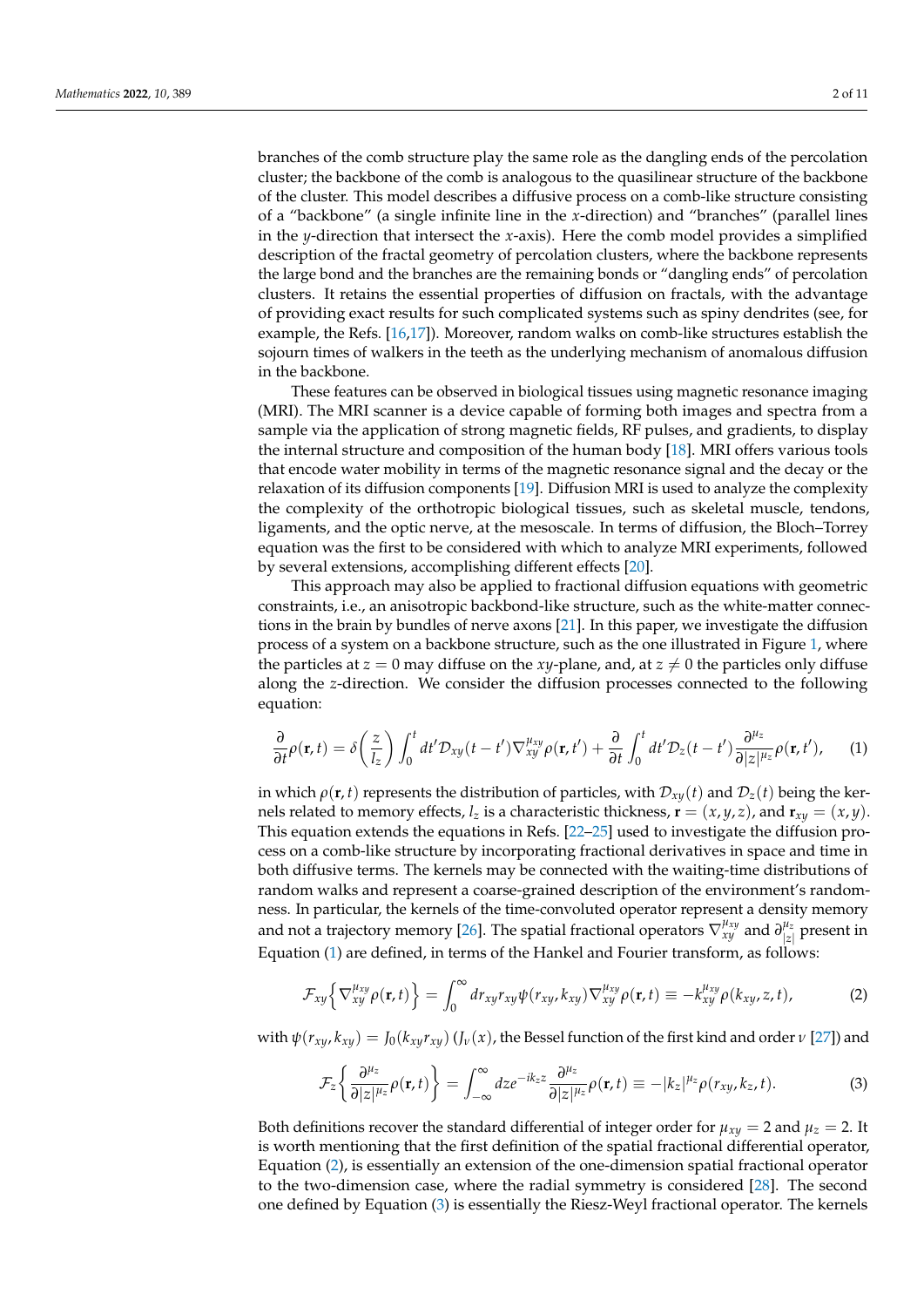$\mathcal{D}_{xy}(t)$  and  $\mathcal{D}_z(t)$  can be connected with different integro-differential operators, such as the Riemann–Liouville fractional derivative or the others integro-differential operators, depending on the mathematical expression they assume.In our analysis, after performing a general development in the Laplace space, we consider

$$
\mathcal{D}_{xy}(t) = \left[D_{xy}/\Gamma(\eta_{xy})\right]t^{\eta_{xy}-1} \tag{4}
$$

and

$$
\mathcal{D}_z(t) = [D_z/\Gamma(\eta_z)]t^{\eta_z - 1}
$$
\n(5)

to evaluate the inverse of Laplace transform and analyze the mean square displacement as well as the experimental data obtained for the bovine optical nerve with the technique of MRI [\[29\]](#page-10-13). It is worth mentioning that this choice for  $\mathcal{D}_z(t)$  corresponds to the Riemann– Liouville fractional time derivative with  $0 < \eta_z < 1$ . In addition, the choice for the kernels may be related to structure of the media where the diffusion proceeds with barriers, traps, and tortuosity, among others, which may be connected to random walk with a long-tailed distribution for the waiting time distribution. These developments are performed in the next section, Section [2.](#page-2-1) In Section [3,](#page-8-0) we present our discussion and conclusions.

<span id="page-2-0"></span>

**Figure 1.** An illustration of the paths of the particles governed by Equation [\(1\)](#page-1-0), diffusing on a comb-like structure.

#### <span id="page-2-1"></span>**2. The Mathematical Problem and Experimental Data**

We start our discussion with the model, represented by Equation [\(1\)](#page-1-0), which will be used to analyze the experimental data analyzed in Refs. [\[29](#page-10-13)[,30\]](#page-10-14) for the bovine optical nerve. The model is an extension of the standard comb model formed by incorporating the memory effects in space and time through the derivatives of fractional order via convolution kernels. One of the consequences obtained by incorporating these fractional operator is the ability to describe different scenarios related to anomalous diffusion. Equation [\(1\)](#page-1-0) may be solved by using the Green's function approach [\[27\]](#page-10-11). Thus, the Green's function equation to be solved is

<span id="page-2-2"></span>
$$
\frac{\partial}{\partial t} \mathcal{G}(\mathbf{r}, \mathbf{r}', t) - \delta \left(\frac{z}{l_z}\right) \int_0^t dt' \mathcal{D}_{xy}(t - t') \nabla_{xy}^{\mu_{xy}} \mathcal{G}(\mathbf{r}, \mathbf{r}', t') \n- \frac{\partial}{\partial t} \int_0^t dt' \mathcal{D}_z(t - t') \frac{\partial^{\mu_z}}{\partial |z|^{\mu_z}} \mathcal{G}(\mathbf{r}, \mathbf{r}', t') = \frac{1}{r_{xy}} \delta(r_{xy} - r'_{xy}) \delta(t) \tag{6}
$$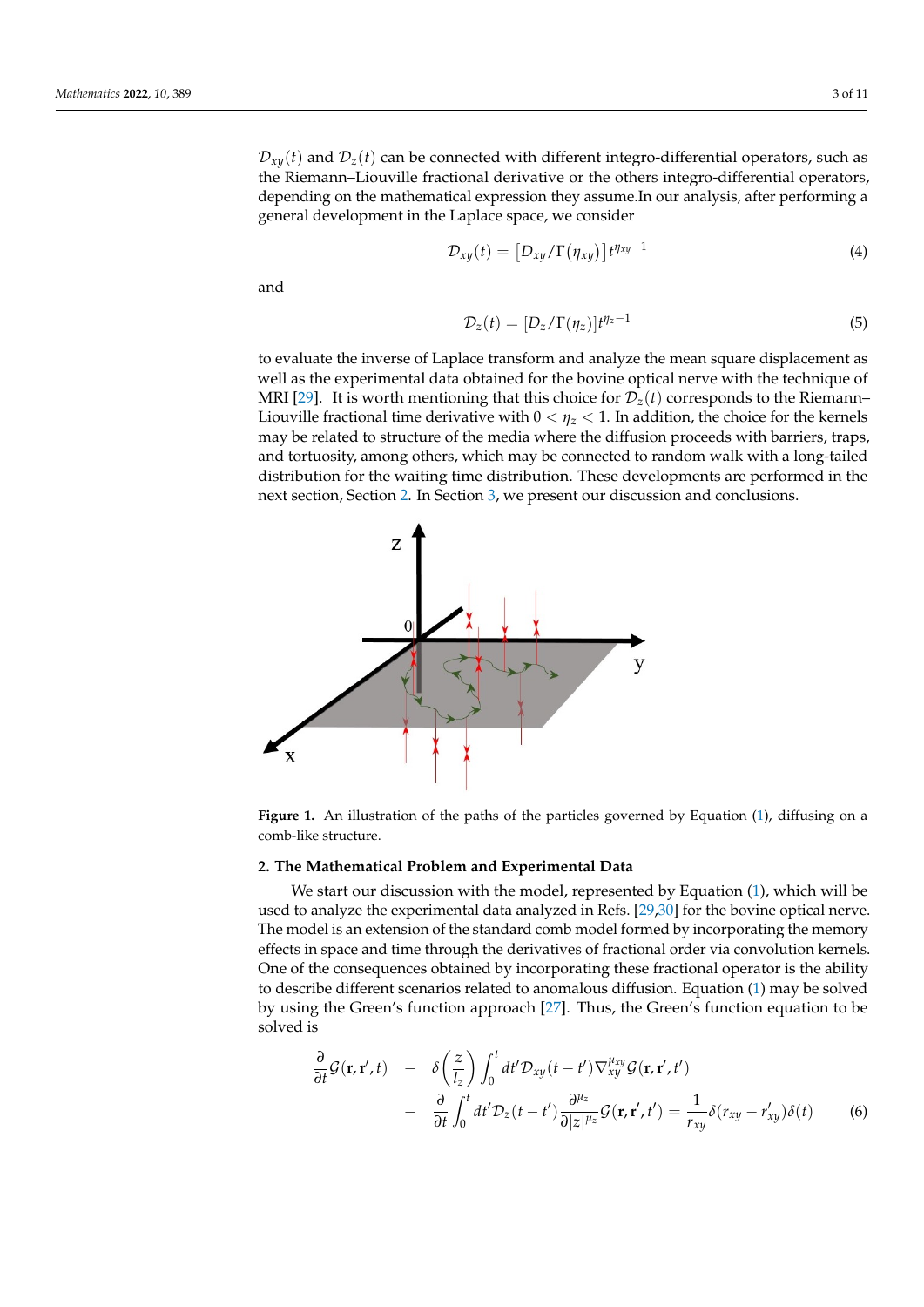subjected to the boundary conditions  $\lim_{r_{xy}\to\infty} \mathcal{G}(\mathbf{r}, \mathbf{r}', t) = 0$ ,  $\lim_{r_{xy}\to0} \partial_{r_{xy}} \mathcal{G}(\mathbf{r}, \mathbf{r}', t) = 0$ ,  $\lim_{z\to\pm\infty}\mathcal{G}(\mathbf{r},\mathbf{r}',t) = 0$ , and  $\mathcal{G}(\mathbf{r},\mathbf{r}',t) = 0$  for  $t \leq 0$ . We consider the Green's function expressed in terms of a superposition of the eigenfunction  $\psi(r_{xv}, k_{xv})$  as follows:

$$
\mathcal{G}(\mathbf{r}, \mathbf{r}', t) = \int_0^\infty dk_{xy} k_{xy} \psi(r_{xy}, k_{xy}) \widetilde{\mathcal{G}}(k_{xy}, z, \mathbf{r}', t), \tag{7}
$$

with the inverse integral transform given by

<span id="page-3-0"></span>
$$
\widetilde{\mathcal{G}}(k_{xy}, z, \mathbf{r}', t) = \int_0^\infty dr_{xy} r_{xy} \psi(r_{xy}, k_{xy}) \mathcal{G}(\mathbf{r}, \mathbf{r}', t). \tag{8}
$$

Note that the choice of the eigenfunction is related to the spatial operator present in Equation [\(6\)](#page-2-2) for the spatial variable  $r_{x,y}$ . By applying Equations [\(8\)](#page-3-0) and [\(9\)](#page-3-1) in Equation [\(2\)](#page-1-1), we have

<span id="page-3-1"></span>
$$
\widehat{\widetilde{\mathcal{G}}}(k_{xy},z,\mathbf{r}',t)=\frac{1}{s\left[1+\widehat{\mathcal{D}}_{z}(s)|k_{z}|^{\mu_{z}}\right]}\{\psi(r_{xy},k_{xy})e^{-ik_{z}z'}-k_{xy}^{\mu_{xy}}\mathcal{D}_{xy}(s)l_{z}\widehat{\widetilde{\mathcal{G}}}(k_{xy},0,\mathbf{r}',t)\},\qquad(9)
$$

where the Laplace on the *t* variable and Fourier transform on the *z* variable ae also used to simplify Equation [\(2\)](#page-1-1). By performing some calculations, it is possible to show that

$$
\widehat{\widetilde{\mathcal{G}}}(k_{xy}, z, \mathbf{r}', t) = \psi(r_{xy}, k_{xy})\widehat{\mathcal{G}}_{z, \mu_z}(z - z', s) - \mathcal{D}_{xy}(s)l_z k_{xy}^{\mu_{xy}}\widehat{\mathcal{G}}_{z, \mu_z}(z, s)\widehat{\widetilde{\mathcal{G}}}(k_{xy}, 0, \mathbf{r}', t)
$$
(10)

with

$$
\widehat{G}_{z,\mu_z}(z,s) = \int_{-\infty}^{\infty} dk_z \frac{e^{ik_z z}}{s \left[1 + \widehat{\mathcal{D}}_z(s) |k_z|^{\mu_z}\right]}
$$
(11)

and

<span id="page-3-2"></span>
$$
\widehat{\widetilde{\mathcal{G}}}(k_{xy},0,\mathbf{r}',t)=\frac{\widehat{\mathcal{G}}_{z,\mu_z}(z,s)}{1+\mathcal{D}_{xy}(s)l_zk_{xy}^{\mu_{xy}}\widehat{\mathcal{G}}_{z,\mu_z}(0,s)}\psi(r_{xy},k_{xy}).
$$
\n(12)

By substituting Equation [\(12\)](#page-3-2) in Equation [\(9\)](#page-3-1), we obtain

<span id="page-3-3"></span>
$$
\widehat{\widetilde{\mathcal{G}}}(k_{xy},z,\mathbf{r}',t) = \psi(r'_{xy},k_{xy})\widehat{\mathcal{G}}_{z,\mu_z}(k_z,s)\left\{e^{-ik_zz'}-\frac{\mathcal{D}_{xy}(s)l_zk_{xy}^{\mu_{xy}}\widehat{\mathcal{G}}_{z,\mu_z}(z',s)}{1+\mathcal{D}_{xy}(s)l_zk_{xy}^{\mu_{xy}}\widehat{\mathcal{G}}_{z,\mu_z}(0,s)}\right\}.
$$
(13)

By using Equation [\(13\)](#page-3-3), it is possible to obtain the solution for Equation [\(1\)](#page-1-0) in the Fourier space when the initial condition  $\varphi(\mathbf{r}) = (1/r_{xy})\delta(r_{xy} - r'_{xy})\delta(z)$  is considered. The solution for this case allows us to use the model to analyze the experimental data obtained for the bovine optical nerve in Refs. [\[29,](#page-10-13)[30\]](#page-10-14) with the technique of MRI. It is given by

<span id="page-3-4"></span>
$$
\widehat{\overline{\widetilde{\rho}}}(k_{xy},k_z,s) = \frac{1}{s\left[1+\widehat{\mathcal{D}}_z(s)|k_z|^{\mu_z}\right]}\frac{1}{\left[1+\mathcal{D}_{xy}(s)l_zk_{xy}^{\mu_{xy}}\widehat{\mathcal{G}}_{z,\mu_z}(0,s)\right]}.
$$
(14)

Note in Equation [\(14\)](#page-3-4) that the relaxation process on the *xy*-plane is connected to the behavior of the particles in *z*-direction. Now, we consider the reduced distribution in each direction in the Fourier space to perform the comparison with the experimental data. For the *z*-direction, we have

$$
\widehat{\widetilde{\widetilde{\rho}}}(0,k_z,s) = \frac{1}{s\left[1+\widehat{D}_z(s)|k_z|^{\mu_z}\right]} = \widehat{\widetilde{\rho}}(k_z,s),\tag{15}
$$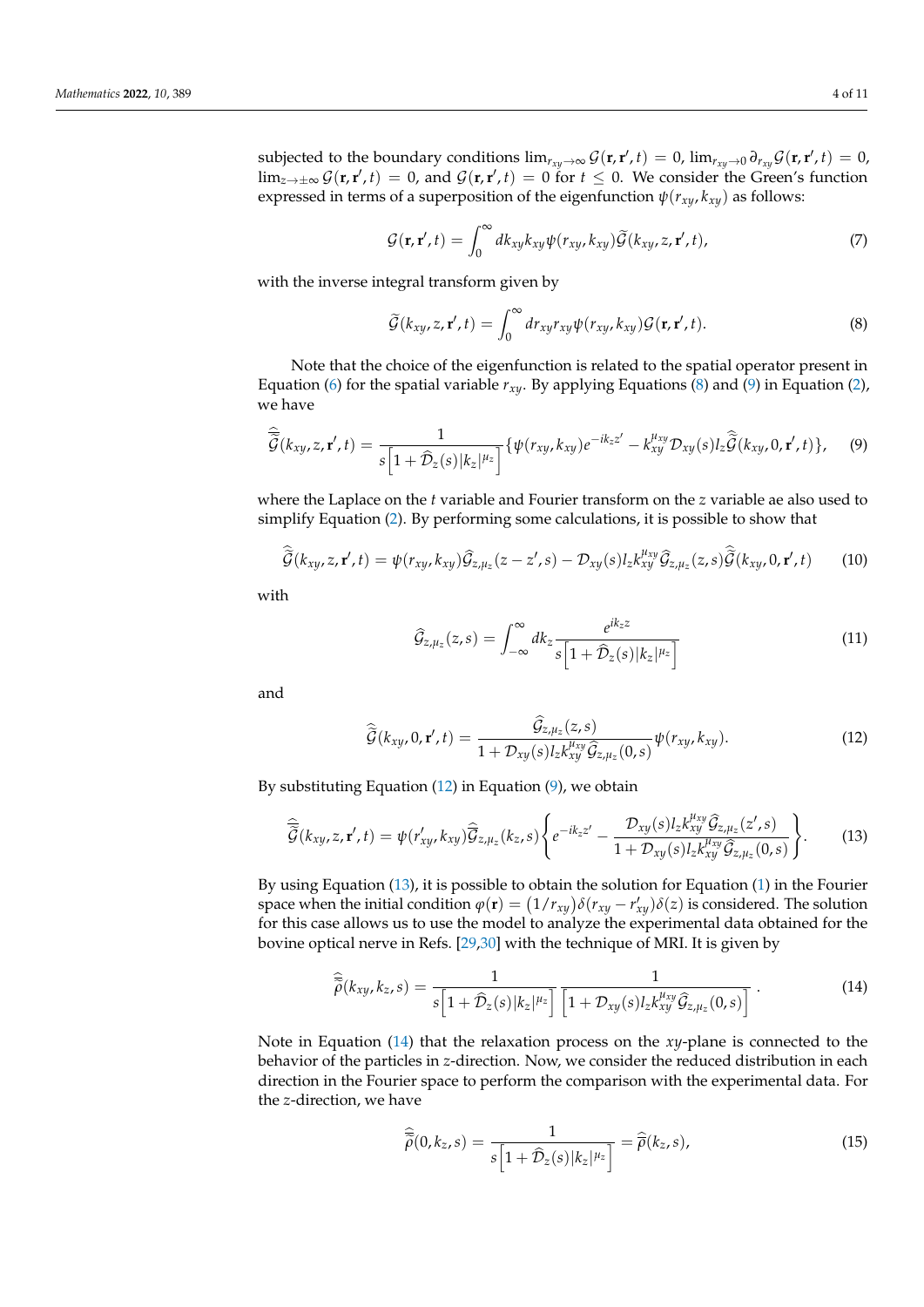and after performing the inverse Laplace transform with  $\overline{\mathcal{D}}_z(s) = D_z/s^{\eta_z}$ , we obtain

<span id="page-4-0"></span>
$$
\overline{\rho}(k_z, s) = E_{\eta_z}(-D_z|k_z|^{\mu_z}t^{\eta_z}). \qquad (16)
$$

Equation [\(16\)](#page-4-0) is expressed in terms of the Mittag–Leffler function, i.e.,

$$
E_{\alpha}(x) = \sum_{n=0}^{\infty} \frac{x^n}{\Gamma(1 + \alpha n)},
$$
\n(17)

which recovers the exponential form when  $\alpha = 1$ . The behavior of the Mittag–Leffler function for  $x \to -\infty$  is

$$
E_{\alpha}(x) \sim -\sum_{n=0}^{\infty} \frac{1}{x^n \Gamma(1 - \alpha n)} \tag{18}
$$

which implies a power–law behavior in the asymptotic limit. This feature shows that the Equation [\(16\)](#page-4-0) has an unconventional relaxation process directly connected to the choice of th- kernel  $\mathcal{D}_z(t)$ . The case  $\mu_z \neq 2$  in Equation [\(16\)](#page-4-0) may be linked to the Lévy like distributions. The random walk connected to Equation [\(16\)](#page-4-0) exhibits a mixing between two different regimes for  $\eta_z \neq 1$  and  $\mu_z \neq 2$ . For the distribution on the plane, we have

<span id="page-4-2"></span>
$$
\widehat{\overline{\widetilde{\rho}}}(k_{xy},0,s) = \frac{1}{s\left[1+\mathcal{D}_{xy}(s)l_z k_{xy}^{\mu_{xy}} \widehat{\mathcal{G}}_{z,\mu_z}(0,s)\right]} = \widehat{\widetilde{\rho}}(k_{xy},s)
$$
(19)

and, consequently,

<span id="page-4-1"></span>
$$
\overline{\rho}(k_{xy},s) = E_{\overline{\eta}_{xy}} \left( -\frac{D_{xy}l_z}{\left(D_z t^{\eta_z}\right)^{1/\mu_z}} \mathcal{I}_{\mu_z} k_{xy}^{\mu_{xy}} t^{1+\eta_{xy}} \right)
$$
(20)

with  $\mathcal{I}_{\mu_z} = [1/\pi \Gamma(1 + 1/\mu_z)\Gamma(1 - 1/\mu_z)]$ ,  $\bar{\eta}_z = \eta_z/\mu_z$ , where  $\bar{\eta}_{xy} = 1 + \eta_{xy} - \bar{\eta}_z$ . Equation  $(20)$  has the same form as Equation  $(16)$ , i.e., it is expressed in terms of the Mittag–Leffler function. However, the indexes present in Equation [\(20\)](#page-4-1) are different from Equation [\(16\)](#page-4-0) and, in particular, also depend on  $\eta_z$  and  $\mu_z$ , which are connected with the processes occurring along the *z*-direction. The reduced distribution related to this case, i.e.,  $\tilde{\rho}_{x}$ *(k<sub>xy</sub>, t*), may also be connected to a fractional diffusion equation in space and time. This feature suggests that the stochastic processes behind these distributions imply a random walks with long-tailed distributions for the waiting time and the jumping probabilities and mixing between the different regimes related to each case. In particular, the inverse Fourier transform of Equations [\(19\)](#page-4-2) and [\(20\)](#page-4-1) yields

<span id="page-4-3"></span>
$$
\rho_z(z,t) = \frac{1}{|z|} H_{3,3}^{2,1} \left[ \frac{|z|}{(D_z t^{\eta_z})^{1/\mu_z}} \middle| \begin{array}{c} \left(1, \frac{1}{\mu_z}\right), \left(1, \frac{\eta_z}{\mu_z}\right), \left(\frac{1}{2}, \frac{1}{2}\right) \\ (1, 1), \left(1, \frac{1}{\mu_z}\right), \left(\frac{1}{2}, \frac{1}{2}\right) \end{array} \right] \tag{21}
$$

(see Figure [2\)](#page-5-0). For the *xy*- plane, the distribution is given by

<span id="page-4-4"></span>
$$
\rho_{xy}(r_{xy},t) = \frac{1}{\mu_{xy}r_{xy}\left(D_{xy}t^{\overline{\eta}_{xy}}\right)^{\frac{1}{\mu_{xy}}}} \times H_{3,3}^{2,1}\left[\frac{r_{xy}}{2\left(D_{xy}t^{\overline{\eta}_{xy}}\right)^{1/\mu_{xy}}}\right] \left(1-\frac{1}{\mu_{xy}}, \frac{1}{\mu_{xy}}\right), \left(1-\frac{\overline{\eta}_{xy}}{\mu_{xy}}, \frac{\overline{\eta}_{xy}}{\mu_{xy}}\right) \right], \quad (22)
$$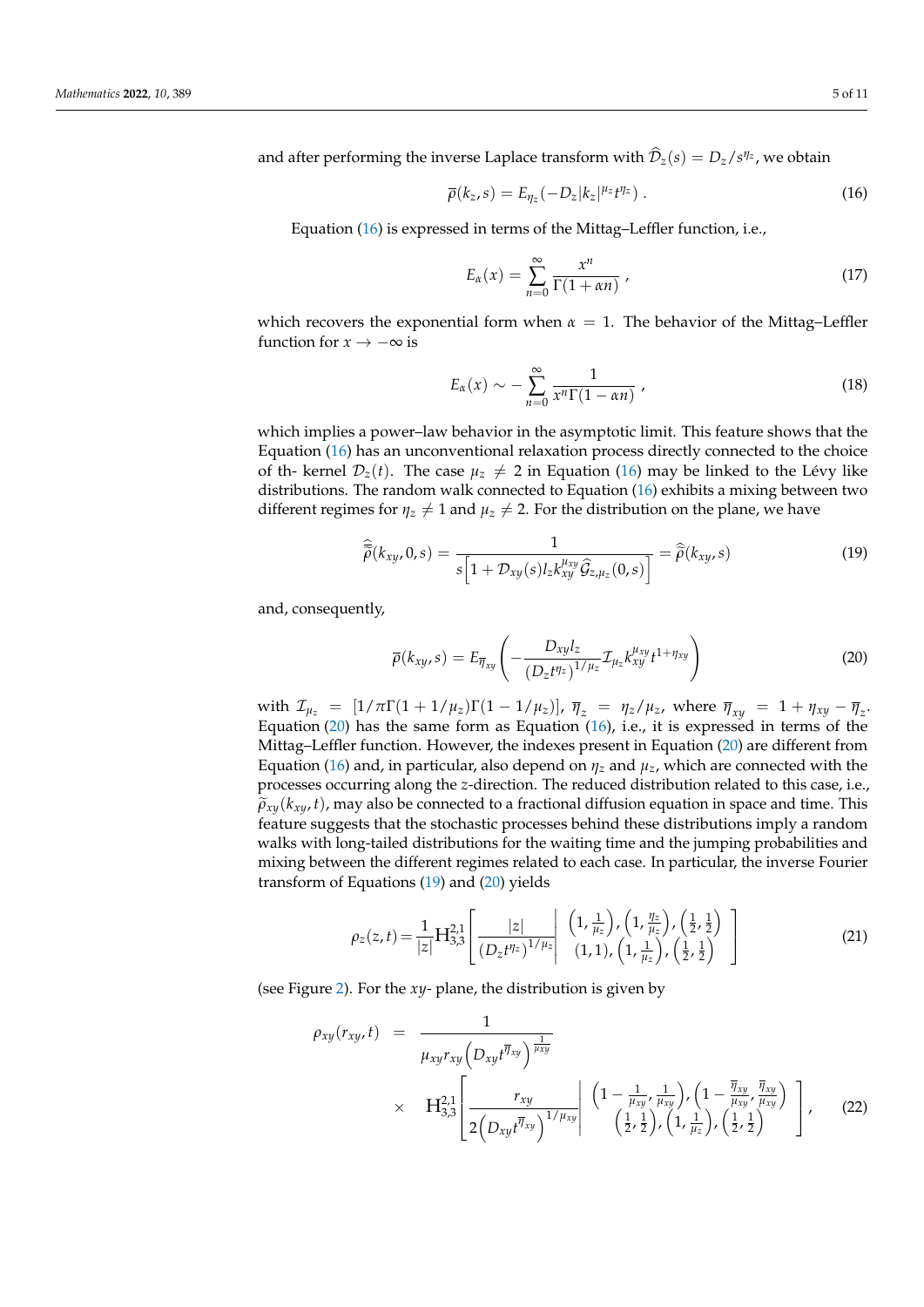(see Figure [3\)](#page-5-1). The mean-square displacement may be obtained from the previous equations by using the scaling arguments, as done in Ref. [\[9\]](#page-9-7) for different fractional diffusion equations. For Equations [\(21\)](#page-4-3) and [\(22\)](#page-4-4), it is possible to show that

$$
\rho_z(z,t) = \frac{1}{(D_z t^{\eta_z})^{1/\mu_z}} P_z \left[ \frac{|z|}{(D_z t^{\eta_z})^{1/\mu_z}} \right]
$$
(23)

and

$$
\rho_{xy}(r_{xy},t) = \frac{1}{\left(D_{xy}t^{\overline{\eta}_{xy}}\right)^{2/\mu_{xy}}}\left[\frac{r_{xy}}{\left(D_{xy}t^{\overline{\eta}_{xy}}\right)^{1/\mu_{xy}}}\right].
$$
\n(24)

Thus, for each case represented by Equations [\(21\)](#page-4-3) and [\(22\)](#page-4-4), for the previous initial condition, we have  $\sigma_z^2 \propto t^{2\eta_z/\mu_z}$  and  $\sigma_{xy}^2 \propto t^{2\overline{\eta}_{xy}/\mu_{xy}}$ .

<span id="page-5-0"></span>

**Figure 2.** Behavior of  $\rho'_z(z,t)$  versus  $z'$  for different values of the parameters  $\eta_z$  and  $\mu_z$ , where  $\rho'_z(z,t)=(D_zt^{\eta_z})^{1/\mu_z}\rho_z(z,t)$  and  $z'=z/(D_zt^{\eta_z})^{1/\mu_z}$ . The black dashed–dotted line corresponds to the case  $\eta_z = 1$  and  $\mu_z = 3/2$ . The red solid line corresponds to the case  $\eta_z = 4/5$  and  $\mu_z = 2$  and the blue dotted line considers the case  $\eta_z = 4/5$  and  $\mu_z = 3/2$ .

<span id="page-5-1"></span>

**Figure 3.** Behavior of  $r'_{xy}\rho'_{xy}(r_{xy},t)$  versus  $r'_{xy}$  for different values of the parameters  $\overline{\eta}_{xy}$  and  $\mu_{xy}$ , where  $\rho'_{xy}(r_{xy},t)=(D_{xy}t^{\overline{\eta}_{xy}})^{2/\mu_{xy}}\rho_{xy}(r_{xy},t)$  and  $r'_{xy}=r_{xy}/(D_{xy}t^{\overline{\eta}_{xy}})^{1/\mu_{xy}}$ . The black solid line corresponds to the case  $\eta_z = 1$  and  $\mu_z = 3/2$ . The red dashed–dotted line corresponds to the case  $\eta_z = 4/5$  and  $\mu_z = 2$  and the blue dotted line considers the case  $\eta_z = 4/5$  and  $\mu_z = 3/2$ .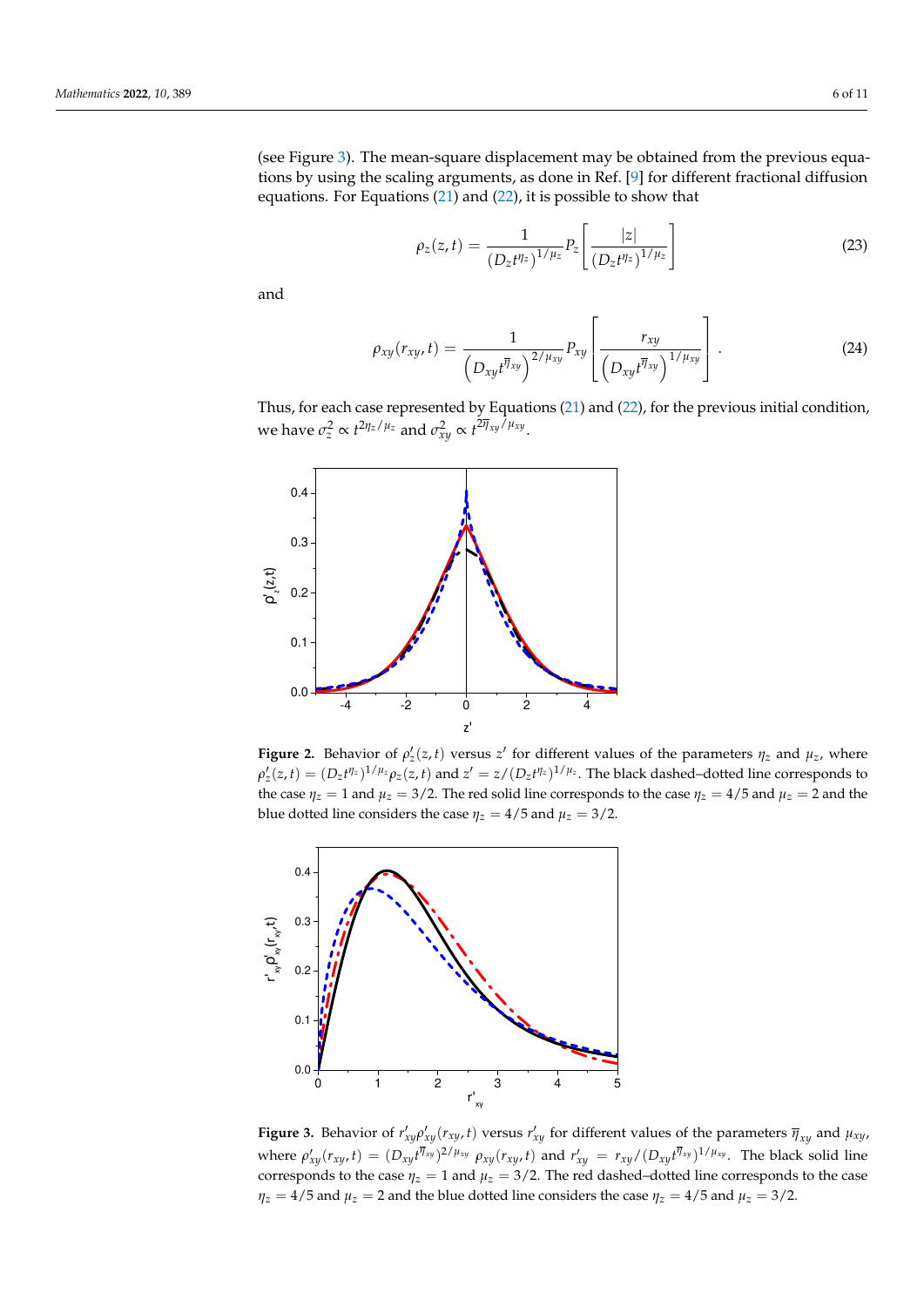Let us apply these results, with  $\mu_z = 2$  and  $\eta_{xy} = 0$ , to the experimental data published in Refs. [\[29,](#page-10-13)[30\]](#page-10-14) for the bovine optic nerve for different values of  $\Delta$  and  $\delta = 3$  ms. We may associate the experimental scenario described in Ref. [\[29\]](#page-10-13) with a comb-like structure by considering that the *z*-direction corresponds to the parallel direction along the optic nerve and the *xy*-plane with the perpendicular direction in a slice of the fiber bundle. Hence, the reduced distributions in the Fourier space for each scenario are connected with the attenuation functions  $S(b)/S(0)$ , in terms of *b* and an apparent diffusion coefficient. In addition, we also adapt the previous results to analyze the experimental data obtained with the MRI. We consider the relation between the parameters as follows for the *z*-direction:  $\overline{\rho}_z \, \equiv \, S_z(b_z)$ ,  $D_z' \, = \, D_z \overline{\Delta}^{\eta_z - 1}$ , and  $b_z \, = \, |k_z|^2 \overline{\Delta}$ ,  $(k_z \, \rightarrow \, \gamma G \delta$  and  $\overline{\Delta} \, = \, \Delta - \delta/3$ ). For the xy-plane, we have  $\stackrel{\sim}{\rho}_{xy} \equiv S_{xy}(b_{xy})$ ,  $D'_{xy} = D_{xy}^{2/\mu_{xy}} \overline{\Delta}^{2(1-\eta_z)/\mu_{xy}-1}$ ,  $l_z = (D_z\overline{\Delta})^{1/\mu_z}/\mathcal{I}_{\mu_z}$ , and  $b_{xy} = |k_{xy}|^2 \overline{\Delta}$  (where  $k_{xy} \to \gamma G \delta$  and  $\overline{\Delta} = \Delta - \delta/3$ ). In these equations,  $\gamma$  is the gyromagnetic ratio, *G* is the amplitude of diffusion gradient, ∆ is the observation time between gradient pulses, and  $\delta$  is the pulse length. Thus, the attenuation for each case is given by

<span id="page-6-0"></span>
$$
S_z(b_z) = E_{\eta_z}(-D'_z b_z)
$$
 (25)

and

<span id="page-6-1"></span>
$$
S_{xy}(b_{xy}) = E_{1-\eta_z} \left[ -\left( D'_{xy} b_{xy} \right)^{\mu_{xy}/2} \right]. \tag{26}
$$

Equations [\(25\)](#page-6-0) and [\(26\)](#page-6-1) extend the standard scenario characterized by an exponential relaxation, by incorporating different aspects related to anomalous diffusion and the geometric constraint imposed by the comb model.

To proceed, we first apply this model to the experimental data of the bovine optic nerve with  $\Delta = 8$  ms. Figure [4](#page-7-0) shows the curve fits, represented by Equations [\(25\)](#page-6-0) and [\(26\)](#page-6-1), and the experimental data.

They are in a good agreement for this case, which demonstrates an anomalous relaxation for the attenuation functions different from the exponential behavior obtained with the standard approach. Next, we analyzed the experimental data for the case in which  $\Delta = 30$  ms. The experimental data and the model are shown in Figure [5](#page-8-1) and, as in the case of Figure [4,](#page-7-0) a good agreement between the experimental data and the model is observed. We also consider the standard form of the attenuation function to illustrate that the experimental data have aspects that are suitable described in terms of the usual diffusion. This feature implies that the system has characteristics in addition to normal diffusion and, consequently, opens the possibility of considering different approaches. In Tables [1](#page-7-1) and [2,](#page-7-2) we show the results for the parameters in the vertical and parallel directions and the estimate variance (equivalent to the squared sum of fit residuals divided by the degrees of freedom  $n - p$  where *n* is the length of the data set and *p* is the number of parameters), when different values of ∆ are considered.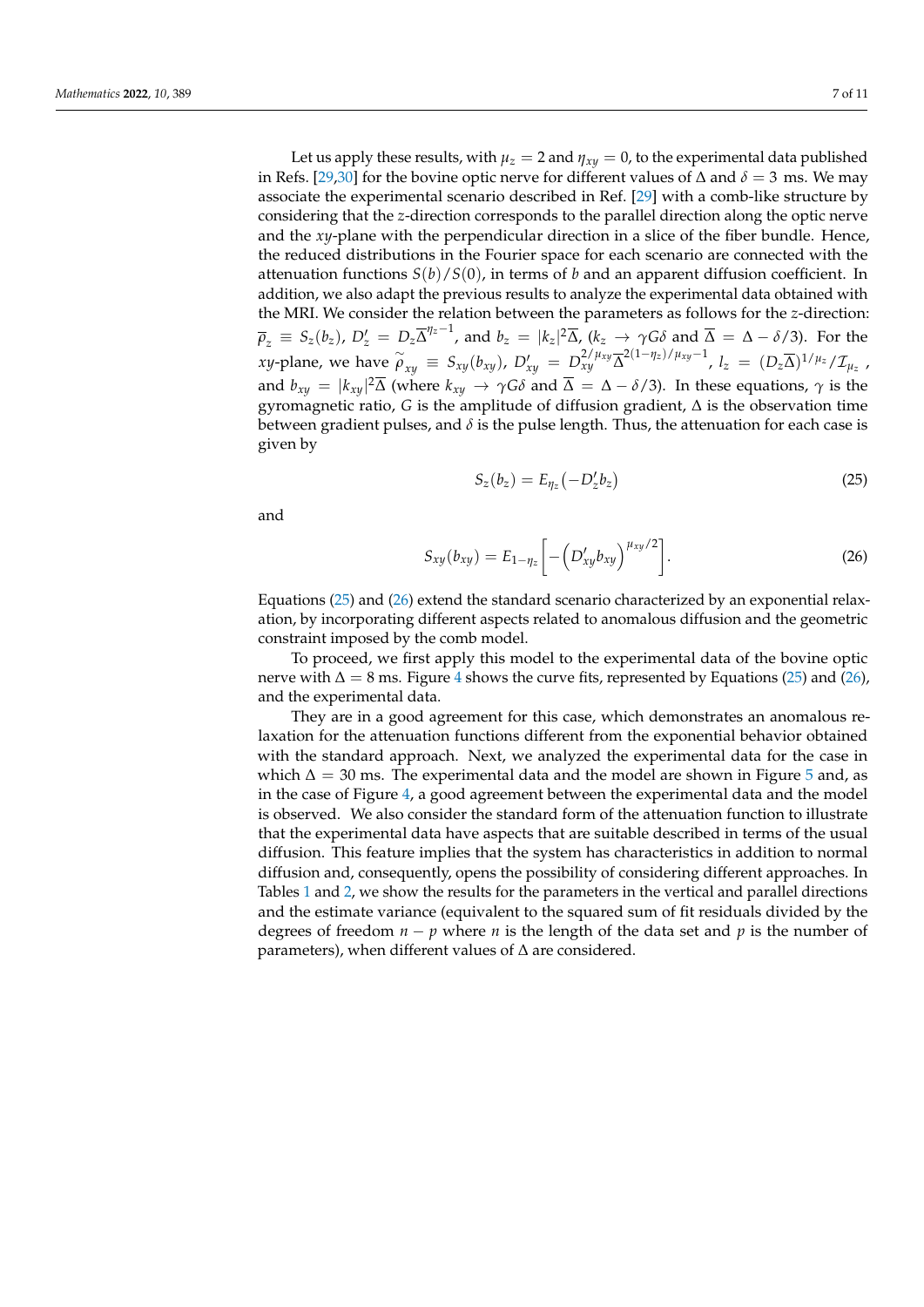<span id="page-7-0"></span>

**Figure 4.** Behavior of the model (lines, green, and red) and the experimental data (symbols, square and circles), when  $\Delta = 8$  ms and  $\delta = 3$  ms. We observe that the model captures the experimental behavior for both. The parameters values obtained in the fitting process by using the Mathematica function NonlinearModelFit for each case are  $\mu_{xy}/2 = 0.96$ ,  $\bar{\eta}_{xy} = 0.60$ ,  $l_z = 6.2 \times 10^{-2}$  mm;  $D'_{xy} = 2.90 \times 10^{-4}$  mm<sup>2</sup>/s, error = 0.61 ×  $10^{-4}$  (estimated variance) for  $S_{xy}$  and  $\eta z = 0.76$ ; and  $D'_z = 7.30 \times 10^{-4}$  mm<sup>2</sup>/s, error =  $1.7 \times 10^{-4}$  (estimated variance) for *S*<sub>*z*</sub>. For each case, by using the scaling argument as discussed above, the mean square displacement for each case is  $\sigma_{xy}^2 \propto t^{0.28}$  and  $\sigma_z^2 \propto t^{0.76}$ . We also consider the standard form to the attenuation function given by in terms of an exponential, i.e.,  $S_{z(xy)}(b) = e^{-D'_{z(xy)}b}$ . It corresponds to the dashed–dotted–dotted cyan lines. For  $S_z$ , we have that  $D'_z = 6.32 \times 10^{-4}$  mm<sup>2</sup>/s and error = 2.22  $\times 10^{-3}$  (estimated variance). For the other direction,  $S_{xy}$ , we have that  $D'_{xy} = 7.30 \times 10^{-4}$  mm<sup>2</sup>/s and error  $= 3.79 \times 10^{-3}$  (estimated variance).

<span id="page-7-1"></span>**Table 1.** Parameters used to fit the experimental data analyzed in Refs. [\[29](#page-10-13)[,30\]](#page-10-14) for different values of ∆.

| $\Delta$ ( $\times$ 10 <sup>-3</sup> s) | $\mu_{xy}/2$ | $D'_{xy}$ ( $\times 10^{-4}$ mm <sup>2</sup> /s) | Error $(\times 10^{-4})$ |
|-----------------------------------------|--------------|--------------------------------------------------|--------------------------|
| 30                                      | 0.69         | 1.38                                             | 4.52                     |
| 20                                      | 0.71         | 1.52                                             | 2.76                     |
| 10                                      | 0.86         | 2.07                                             | 2.32                     |
|                                         | 0.96         | 2.90                                             | 0.61                     |

<span id="page-7-2"></span>**Table 2.** Parameters used to fit the experimental data analyzed in Refs. [\[29](#page-10-13)[,30\]](#page-10-14) for different values of ∆.

| $\Delta (\times 10^{-3} s)$ | $D'_{7}$ ( $\times$ 10 <sup>-4</sup> mm <sup>2</sup> /s) | $n_z$ | Error $(\times 10^{-4})$ |
|-----------------------------|----------------------------------------------------------|-------|--------------------------|
| 30                          | 7.68                                                     | 0.55  | 4.47                     |
| 20                          | 7.04                                                     | 0.59  | 4.35                     |
| 10                          | 7.46                                                     | 0.64  | 3.32                     |
|                             | 7.30                                                     | 0.76  | 1.70                     |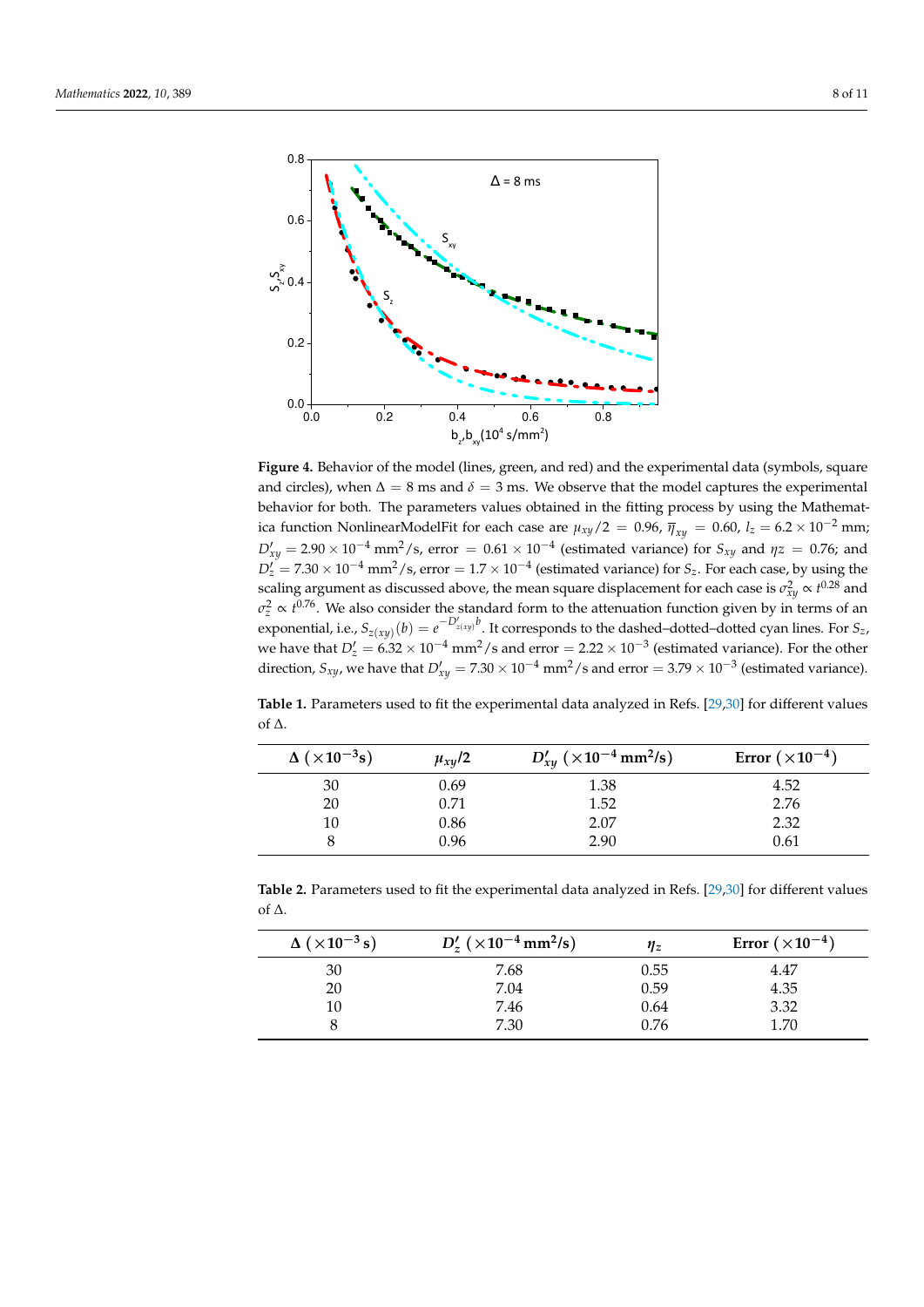<span id="page-8-1"></span>

**Figure 5.** Behavior of the model (lines, green, and red) and the experimental data (symbols, square, and circles), when  $\Delta = 30$  ms and  $\delta = 3$  ms. The parameters values obtained in the fitting process by using the Mathematica function NonlinearModelFit for each case are  $\mu_{xy}/2 = 0.74$ ,  $\bar{\eta}_{xy} = 0.17$ ;  $D'_{xy} = 1.38 \times 10^{-4}$  mm<sup>2</sup>/s, *l*<sub>z</sub> =  $10.6 \times 10^{-2}$  mm, error =  $4.52 \times 10^{-4}$  (estimated variance) for  $S_{xy}$ and  $\eta_z = 0.55$ ; and  $D'_z = 7.68 \times 10^{-4}$  mm<sup>2</sup>/s, error =  $4.47 \times 10^{-4}$  (estimated variance) for  $S_z$ . By using the scaling argument, it is possible to obtain that the behavior of the mean-square displacement for each case is  $\sigma_{xy}^2 \propto t^{0.65}$  and  $\sigma_z^2 \propto t^{0.55}$ . We also consider the standard form to the attenuation function given by in terms of an exponential, i.e.,  $S_{z(xy)}(b) = e^{-D'_{z(xy)}b}$ . It corresponds to the dashed– dotted–dotted cyan lines. For  $S_z$ , we have that  $D'_z = 6.06 \times 10^{-4}$  mm<sup>2</sup>/s and error =  $3.31 \times 10^{-3}$ (estimated variance). For the other direction,  $S_{xy}$ , we have that  $D'_{xy} = 1.04 \times 10^{-4}$  mm<sup>2</sup>/s and error =  $1.71 \times 10^{-3}$  (estimated variance).

### <span id="page-8-0"></span>**3. Discussion and Conclusions**

We have analyzed fractional anisotropic diffusion subject to the comb-like structure defined in Figure [1.](#page-2-0) The particles were restricted to move in the *xy*−plane for *z* = 0. Above and below this plane, the particles move in the *z*-direction. These conditions have a direct influence on the diffusion of the particles by coupling particle displacement in the *z*− direction with the movement in the *xy*−-lane. Another aspect of this model is the presence of fractional order convolution kernels in the diffusive terms. These introduce memory effects associated with the long-tailed behavior in the waiting time distribution and the spatial correlations connected to the long tailed behavior of the jumping distributions. These features yield fractional order relaxation and diffusion processes that are different from the standard case.

The models can be applied to the attenuation of the function *S*(*b*)/*S*(0), used to model the experimental data obtained with the technique of MRI [\[31\]](#page-10-15). Thus, we first connect the experimental scenario presented in [\[29\]](#page-10-13) for the optical nerve with structure defined in Figure [1.](#page-2-0) In this case, the *z* direction represents the direction along the optic nerve and the *xy* plane with the vertical direction or the perpendicular direction. The attenuation function for each direction may be obtained by considering the reduced distributions. We have used them to fit the experimental data as shown in Figures [2](#page-5-0) and [3.](#page-5-1) Tables [1](#page-7-1) and [2](#page-7-2) show the parameter values for different experimental data obtained for the bovine optical nerve [\[29\]](#page-10-13). In this case, we observe a subdiffusive behavior for all scenarios, which may be related to the structural organization of the optic nerve. We underline that different models have been used to model the experimental data obtained from the MRI technique. For example, in Refs. [\[29](#page-10-13)[,32\]](#page-10-16) the authors consider attenuation of the function  $S(b)/S(0)$  in terms of the Kilbas–Sago function, which is the solution of the anomalous diffusion equation expressed in terms of fractional derivatives in time and space. In this case, however,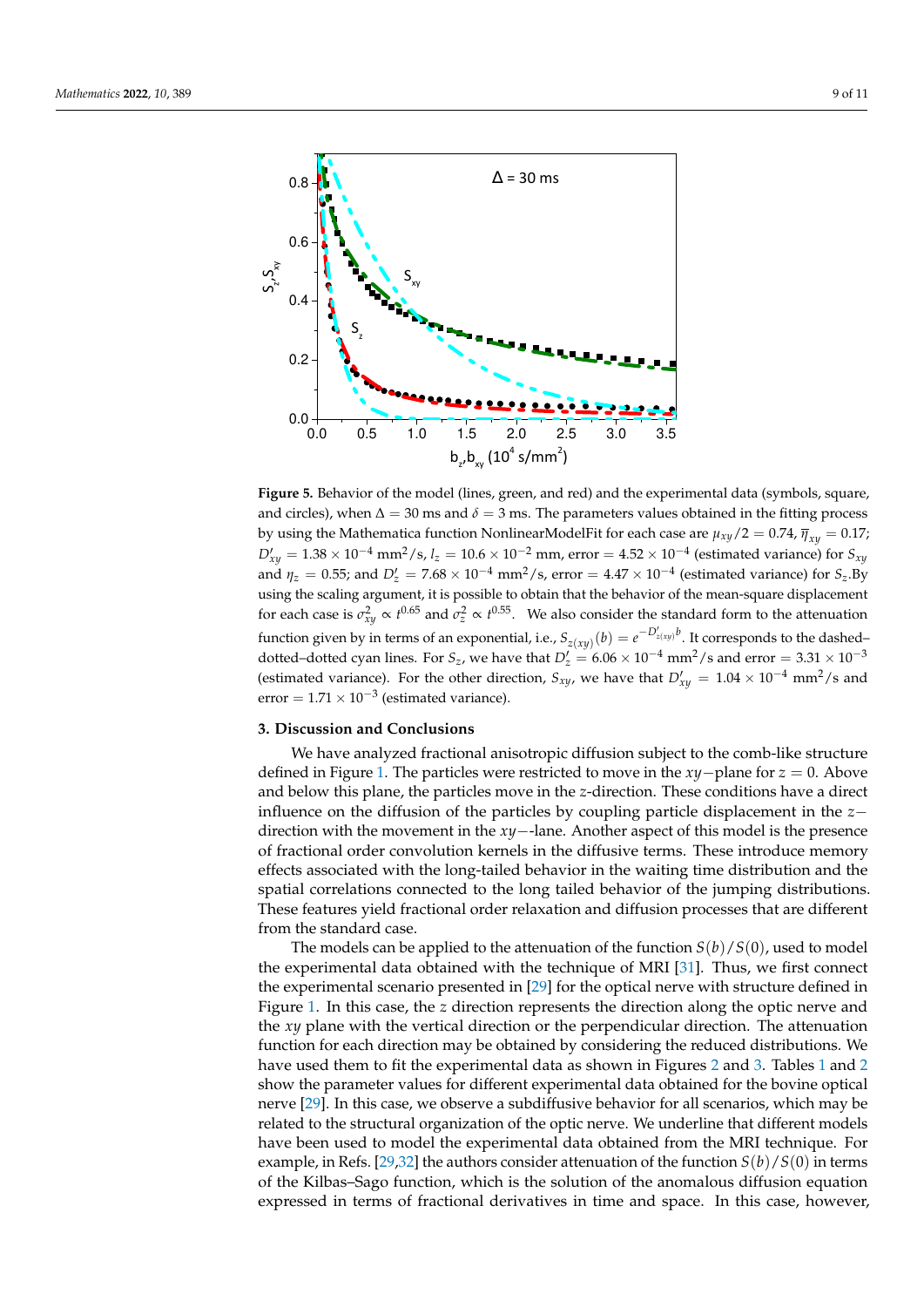proceed independently in along and across the bundles of axons in the optic nerve. On the other hand, the spatial structure presented in the comb model couples the different directions, which influences the diffusion of the particles. It is also possible to consider a varying diffusion coefficient,  $D(b)$ , or to consider a bi-exponential model to fit  $S(b)/S(0)$ . Application of these models [\[33](#page-10-17)[,34\]](#page-10-18) to optic nerve data (see Supplemental Material) have also provided good fits to this data.

The main purpose of these models is to capture the experimental behavior observed with the MRI technique and to use these results to explain the behavior of the particles in the intra- and extracellular space. Thus, the comb model uses the known structure of the optic nerve and establishes a dynamic connection between a preferential direction, which is coupled to the other directions. This structure permits us to model scenarios in which the diffusion in one direction influences diffusion in another direction. For the experimental scenario described here, the fiber orientation may be identified with the *z* direction and the fiber cross sections with the *xy* plane, where the reduced distribution for each case was identified with the attenuation function  $S(b)/S(0)$ . The agreement between the theory and the experimental data was satisfactory when the comb model was considered. These features suggest that the comb model (or extension in this direction) brings us the possibility of investigating how the structural aspects of the system influence the appearance of anomalous diffusion.

**Supplementary Materials:** The following supporting information can be downloaded at: [https:](https://www.mdpi.com/article/10.3390/math10030389/s1) [//www.mdpi.com/article/10.3390/math10030389/s1.](https://www.mdpi.com/article/10.3390/math10030389/s1)

**Author Contributions:** Conceptualization, E.K.L., H.V.R., M.K.L., L.R.E. and R.L.M.; methodology, E.K.L., H.V.R., M.K.L., L.R.E. and R.L.M.; writing—original draft preparation, E.K.L., H.V.R., M.K.L., L.R.E. and R.L.M.; writing—review and editing, E.K.L., H.V.R., M.K.L., L.R.E. and R.L.M. All authors have read and agreed to the published version of the manuscript.

**Funding:** E.K.L. thanks partial financial support of the CNPq under Grant No. 302983/2018-0.

**Institutional Review Board Statement:** Not applicable.

**Informed Consent Statement:** Not applicable.

**Acknowledgments:** E.K.L. thank the CNPq for the partial financial support and L.M.S. Guilherme for help with the Figure [1](#page-2-0) of the manuscript about the illustration of the comb model.

**Conflicts of Interest:** The authors declare no conflict of interest.

#### **References**

- <span id="page-9-0"></span>1. Crank, J. *The Mathematics of Diffusion*; Oxford Science Publications, Clarendon Press: Oxford, UK, 1979.
- 2. Pekalski, A. *Diffusion Processes: Experiment, Theory, Simulations*; Springer: Berlin/Heidelberg, Germany, 1994.
- <span id="page-9-1"></span>3. Dattagupta, S. *Diffusion: Formalism and Applications*; CRC Press: Boca Raton, FL, USA, 2013.
- <span id="page-9-2"></span>4. Malmgren, S.; Green, S.V.; Niklasson, G.A. Anomalous diffusion of ions in electrochromic tungsten oxide films. *Electrochim. Acta* **2017**, *247*, 252–257. [\[CrossRef\]](http://doi.org/10.1016/j.electacta.2017.06.079)
- <span id="page-9-3"></span>5. Song, J.-J.; Bhattacharya, R.; Kim, H.; Chang, J.; Tang, T.-Y.; Guo, H.; Ghosh, S.K.; Yang, Y.; Jiang, Z.; Kim, H.; et al. One-dimensional anomalous diffusion of gold nanoparticles in a polymer melt. *Phys. Rev. Lett.* **2019**, *122*, 107802. [\[CrossRef\]](http://dx.doi.org/10.1103/PhysRevLett.122.107802)
- <span id="page-9-4"></span>6. Yurchenko, I.; Basso, J.M.V.; Syrotenko, V.S.; Staii, C. Anomalous diffusion for neuronal growth on surfaces with controlled geometries. *PLoS ONE* **2019**, *14*, e0216181.
- <span id="page-9-5"></span>7. Weiss, M.; Hashimoto, H.; Nilsson, T. Anomalous protein diffusion in living cells as seen by fluorescence correlation spectroscopy. *Biophys. J.* **2003**, *84*, P4043–P4052. [\[CrossRef\]](http://dx.doi.org/10.1016/S0006-3495(03)75130-3)
- <span id="page-9-6"></span>8. Gal, N.; Weihs, D. Experimental evidence of strong anomalous diffusion in living cells. *Phys. Rev. E* **2010**, *81*, 020903. [\[CrossRef\]](http://dx.doi.org/10.1103/PhysRevE.81.020903)
- <span id="page-9-7"></span>9. Magin, R.L.; Lenzi, E.K. Slices of the Anomalous Phase Cube Depict Regions of Sub- and Super-Diffusion in the Fractional Diffusion Equation. *Mathematics* **2021**, *9*, 1481. [\[CrossRef\]](http://dx.doi.org/10.3390/math9131481)
- <span id="page-9-8"></span>10. Havlin, S.; ben Avraham, D. *Diffusion and Reactions in Fractals and Disordered Systems*; CUP: Cambridge, UK, 2000.
- <span id="page-9-9"></span>11. Mandelbrot, B.B. *The Fractal Geometry of Nature*; W. H. Freeman and Company: New York, NY, USA, 1982.
- <span id="page-9-10"></span>12. Bunde, A.; Havlin, S.; Stanley, H.E.; Trus, B.; Weiss, G.H. Diffusion in random structures with a topological bias. *Phys. Rev. B.* **1986**, *34*, 8129–8132. [\[CrossRef\]](http://dx.doi.org/10.1103/PhysRevB.34.8129)
- <span id="page-9-11"></span>13. Liang, Y.; Wang, S.; Chen, W.; Zhou, Z.; Magin, R.L. A survey of models of ultraslow diffusion in heterogeneous materials. *Appl. Mech. Rev.* **2019**, *71*, 040802. [\[CrossRef\]](http://dx.doi.org/10.1115/1.4044055)